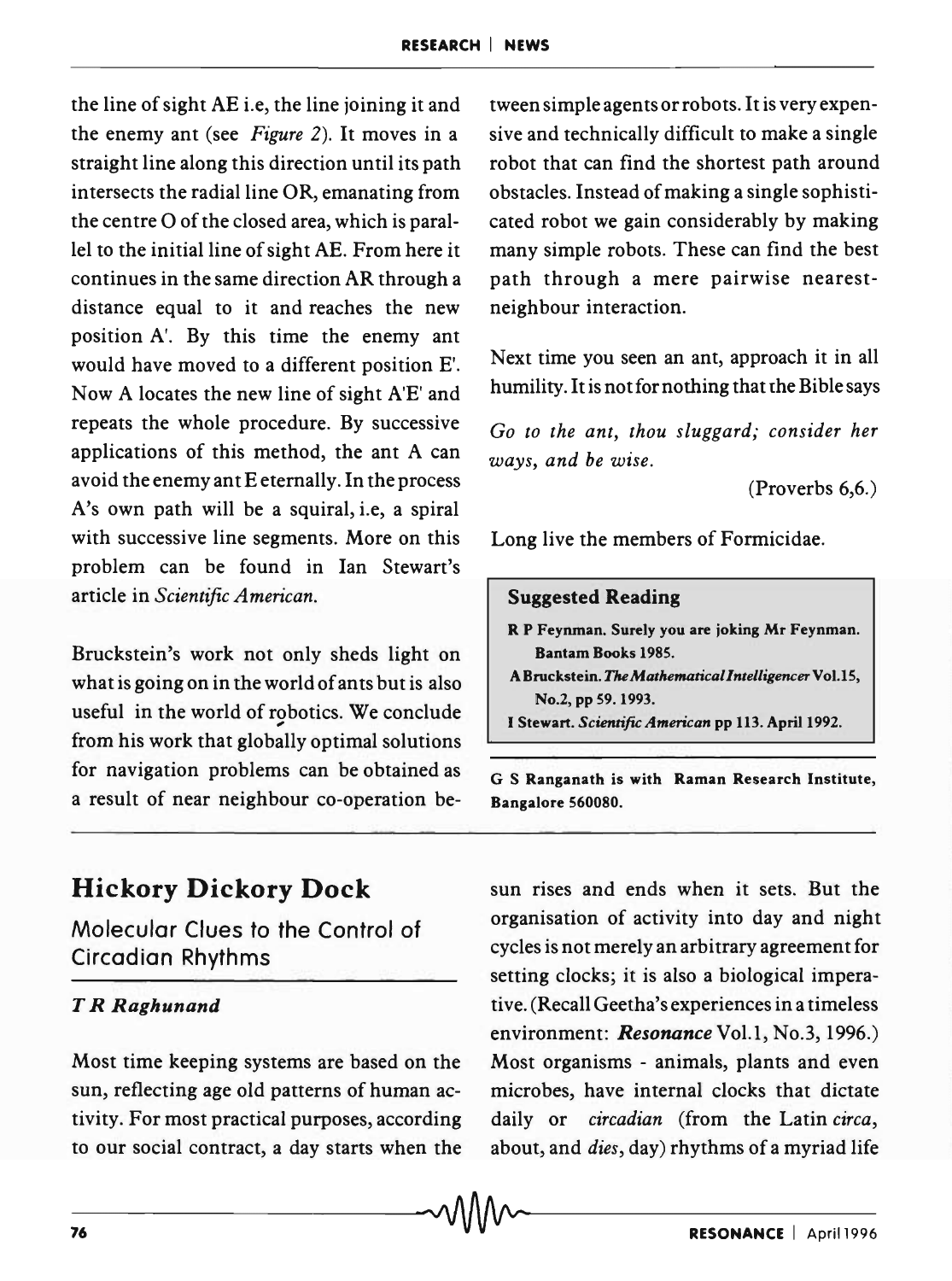

Figure (Ia) Schematic representation of the three essential elements of a circadian system. (Ib) In rats, the pacemaker is the suprachiasmatic nucleus (SCN) present in the brain.

processes like metabolic, cellular and reproductive activity as well as the sleep and wakefulness cycles. The biological clock, like the human artefact, follows the 24 hour cycle of the earth's rotation. Mice are most active at night, while most birds are active during the day. Bees visit the same flower at the same time each day. Photosynthesis in plants is not merely light driven, but follows a circadian rhythm, even when plants are exposed to constant light. Exactly how the internal clock keeps time is a mystery, as is the identity of most of the molecular wheels and gears that make it tick. Although the internal clock itself does not require environmental inputs to maintain a period of approximately 24 hours, light is an important criterion in synchronising that period with the solar day. All circadian systems therefore require at least three elements. First, a sensory pathway to receive cues from the environment. Second, a pacemaker or clock, that lies at the heart of the system, to generate the rhythm. Finally, an output pathway through which the pacemaker regulates the rhythms of organismal activity *(Figure 1a)* 

As a general feature it appears that pacemakers help to anticipate the needs of the organisms through the cyclic regulation of specific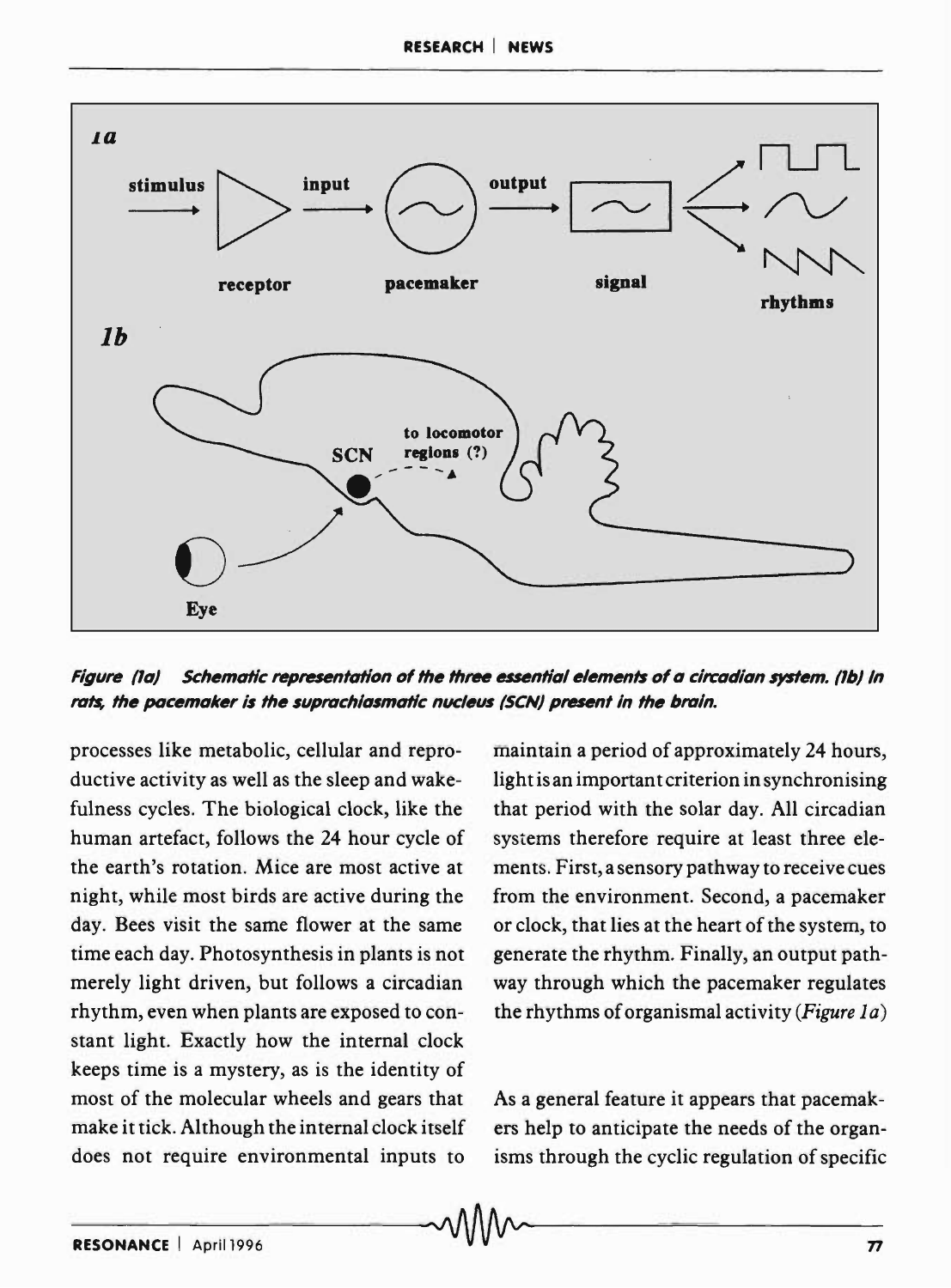Early studies have indicated that the underlying mechanisms of circadian rhythms involve intracellular and biochemical processes.

target genes. Early studies have indicated that the underlying mechanisms of circadian rhythms involve intracellular and biochemical processes. Today it is clear that the activity of several genes in various organisms oscillates following a circadian cycle. One question concerns whether they oscillate as a consequence of a general circadian rhythm or whether they are responsible for it, and are therefore a part of the molecular architecture of the endogenous clock. The paramount questions are  $-$  how does the clock itself run, how is it reset, and how does the output regulate cellular activity?

In all organisms studied so far, there is a pathway that is sensitive to light. But the receivers of this cue are varied due to the anatomical diversity of systems. In most animals light hits the eyes, and the information is then transmitted to the appropriate region of the brain containing the circadian pacemaker. In single-celled organisms, light acts directly on photosensitive compounds, which in turn activate other cellular pathways. In many higher organisms a special pine-cone shaped structure called the pineal gland, is found very close to the surface of the head

> The SCN has been identified as the pacemaker for mammals

where it is exposed to light. Itnot only receives information about light but is also known to set the pace for circadian rhythms in certain fish, reptiles and birds.

In mammals, the pineal gland is buried deep within the centre of the brain and has lost its ability to be light sensitive. Its role in circadian rhythms has been superseded by a cluster of nerve cells located at the base of the brain called the suprachias matic nucleus (SCN). The SCN has been identified as the pacemaker for mammals where rhythms are both set and maintained. In rats, the SCN is believed to send a signal to the locomotor regions of the brain, where it determines periods of physical activity and inactivity *(Figure Ib).* Recent studies have shown that individual cells of the pineal gland of some birds and the SCN of mammals can maintain their rhythmic oscillations even when removed from the animal. One conclusion drawn from this is that each oscillating cell contains all the components necessary to maintain the rhythm, requiring no input from adjacent cells. Technically the oscillations are said to be 'cell autonomous'.

# The Molecular Basis of Rhythms -Clues from the Fly

Molecular genetics is a powerful tool that has been used to identify key elements in the generation and maintenance of rhythms. In

<sup>(</sup>per and  $\lim$  refer to the genes; PER and  $TM$ refer to the proteins.)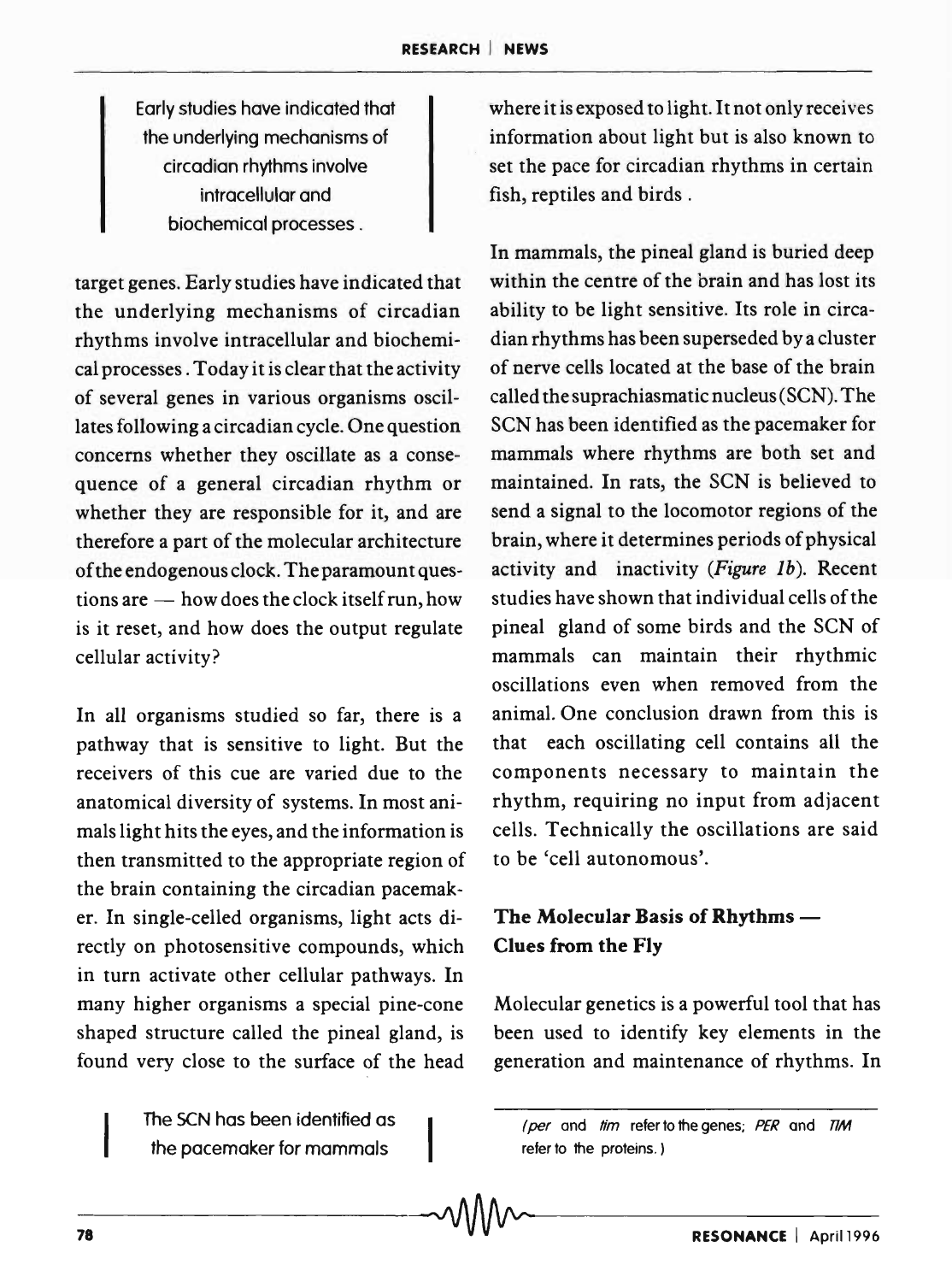#### **Rhythms in Drosophila**

Rhythms in Drosophila are primarily analysed by examining pattems of eclosion (emergence of adult flies from pupae) and locomotor activity.

The eclosion profile which shows a 24 hour period in wild type flies is depicted below graphi-

cally. (Data taken from Konopka and Benzer's Clock mutants of *Drosophila melanogaster*. Proc. Natl. Acad. Sci. USA, 68: 2112-2116 (1971 ).) In mutants (e.g per, tim) flies, this rhythm is altered (arrhythmic, short period or long period) (not shown).



the early 70's Ronald Konopka, a student of Seymour Benzer, in a pioneering genetic approach, identified a gene that controlled rhythm in the fruit fly *Drosophila melanogaster.*  He named the geneper for period, since mutations in this gene upset the 24 hour cycle of the fly . For over 10 years since the gene was isolated, molecular biologists have been looking at its expression with the hope of understanding how a single gene controls circadian rhythms. Researchers studying the first step leading to PER protein synthesis, the produc-

tion of messenger RNA (mRNA) by the gene, found that *per* activity cycled with a 24 hour period. Cycling seemed to be controlled in part by the PER protein itself, a phenomenon called *autoregulation.* As the levels of *per*  mRNA increased, cells produced more PER protein, which then went into the nucleus and shut off its own gene. That caused the mRNA and protein levels to drop and eventually released the gene from its self imposed repression, allowing it to be active again. But this by itself couldn't constitute a clock since a pro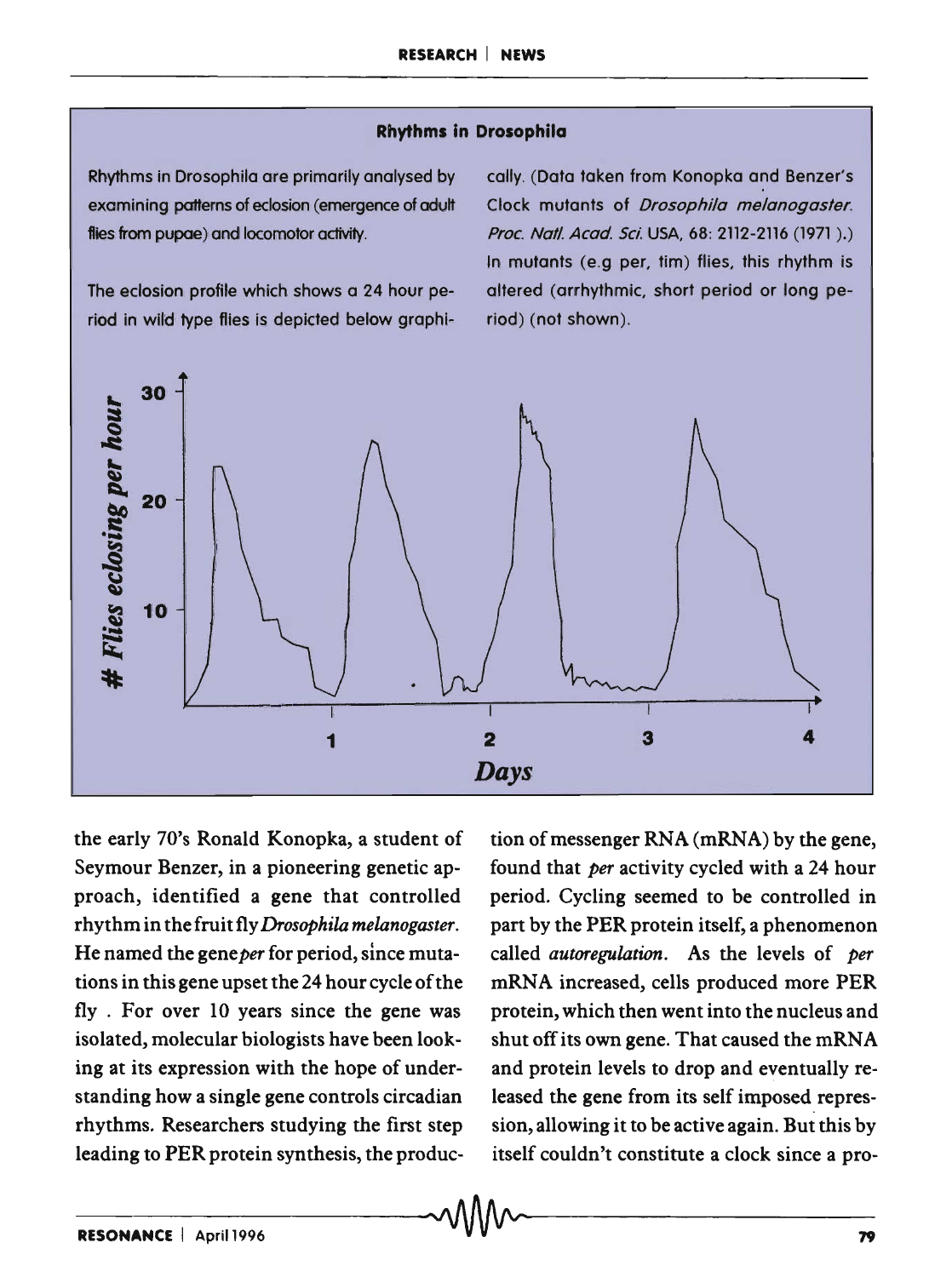In the early 70's Ronald Konopka, a student of Seymour Benzer, identified a gene that controlled rhythm in the fruit fly *Drosophila* melanogaster. He named the gene *per* for period, since mutations in this gene upset the 24 hour cycle of the fly.

tein with an autoregulatory loop would damp out concentration swings, reaching some relatively constant level rather than end up cycling in an endless rhythmic fashion. A second player had to be involved to complete the puzzle.

# Towards Completion of the Jigsaw

Yet another vital component of the clock was discovered in November 1995, marking one of the most exciting finds in clock research. Two groups of workers independently cloned a

Figure 2 Proposed model for creating a rhythm or oscillation based on recent experimental results in the fruit fly. (a) A graphical representation of cyclic variation in protein concentration against time. (b) The probable molecular events. N-nucleus, C-cytoplasm, PER protein,  $\blacksquare$  TIM protein  $\bigcirc$ . The concentration of proteins builds up (1 & 2); the two associate at a critical concentration and the dimers enter the nucleus to shut off their own synthesis (autoregulation), resulting in the decline of PER and TIM in the cytoplasm (phase 3); decreased levels of the proteins in the cytoplasm (phase 4). Absence of the PER-TIM dimer allows repression to be lifted, leading to the next oscillation.